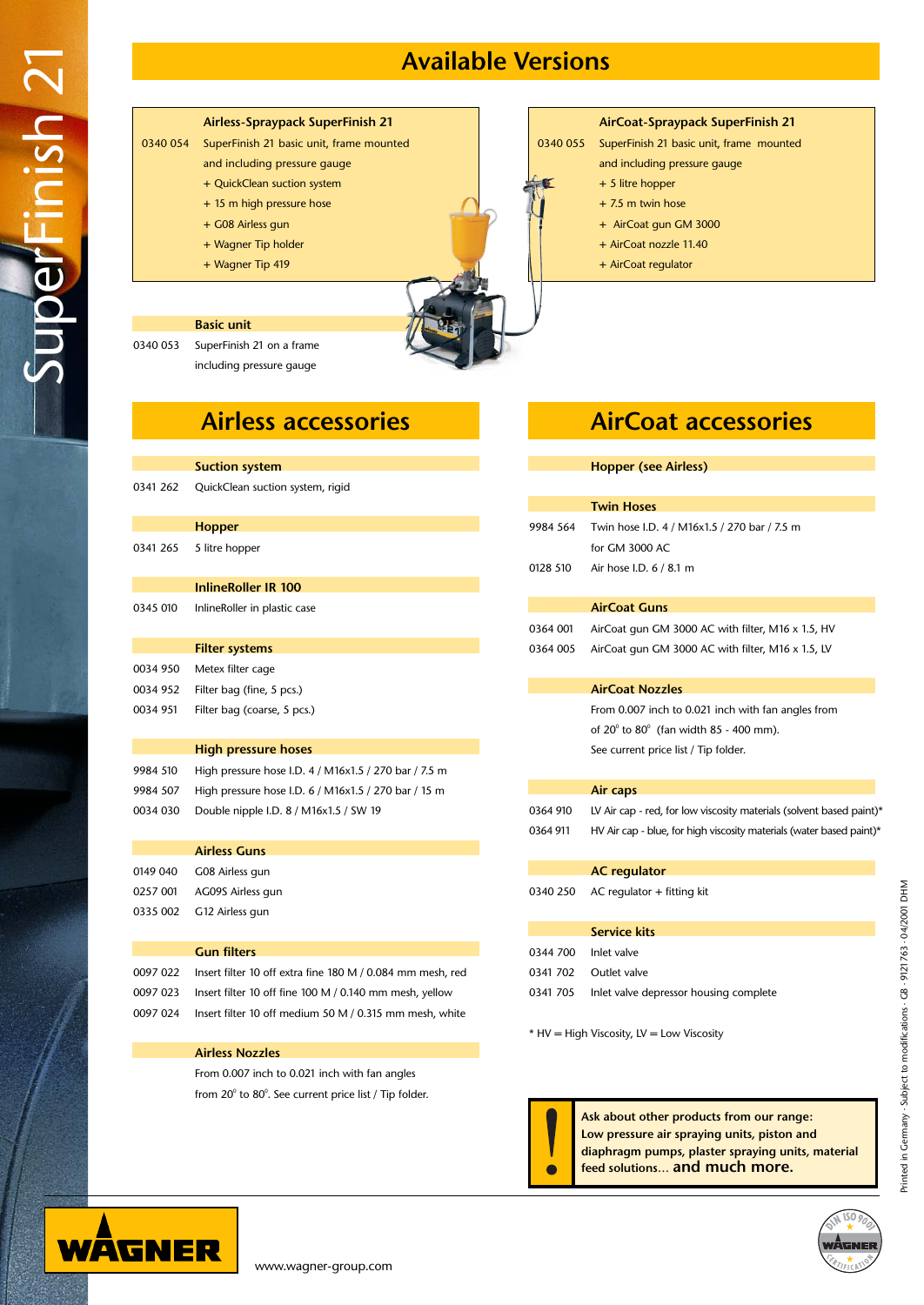**Airless-Spraying Equipment**

# SuperFinish 21









**User Friendly**

**Efficient**

**Innovative QLS technology**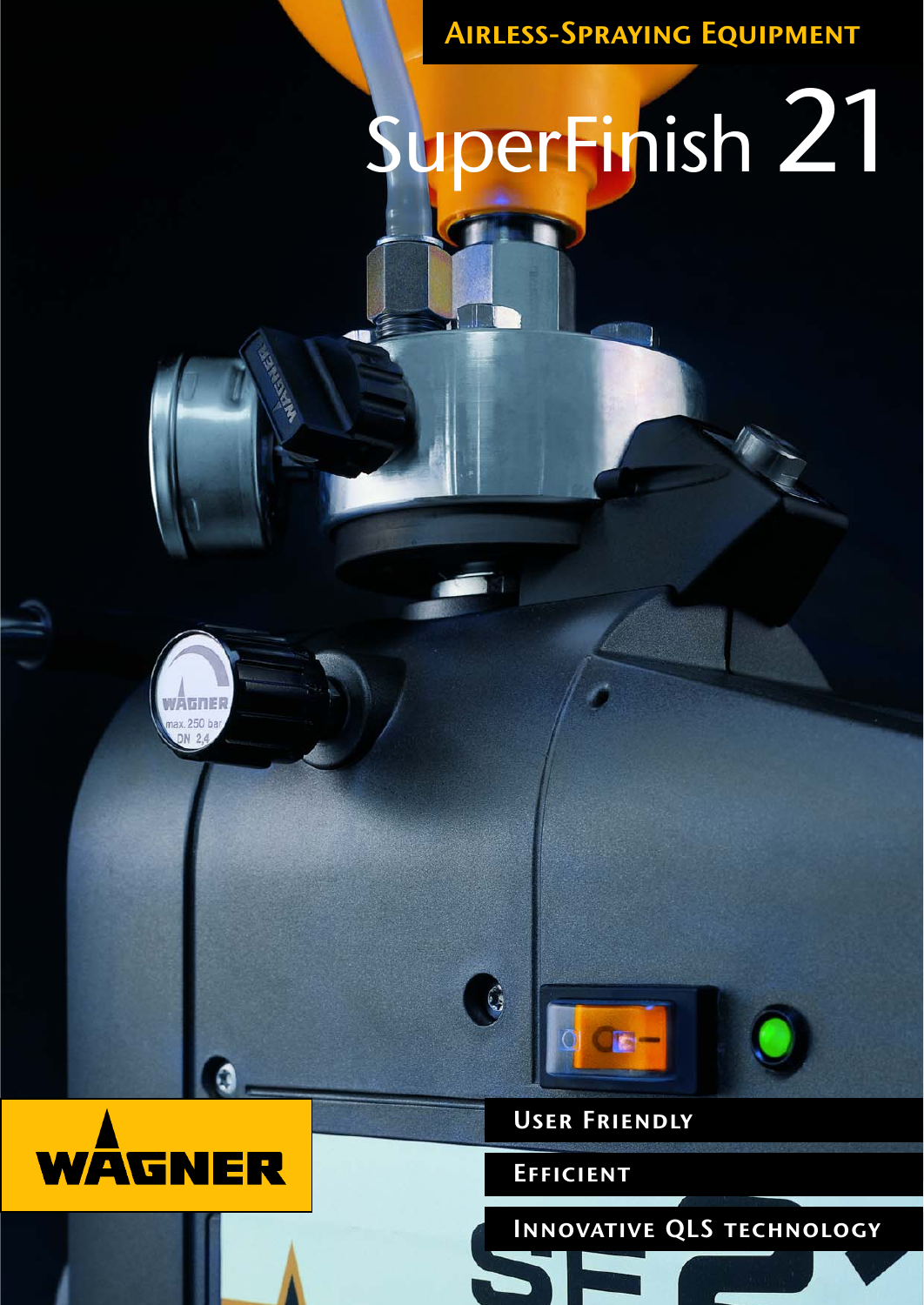

The Airless spraying equipment for productive everyday painting jobs and small emulsion applications in the workshop and on the building site

**Innovative QLS technology**<br>reliable and long lasting



Wear resistant tungsten carbide valve

Wear and solvent resistant polyamide diaphragm

The geometry of the <mark>diaphragm allows</mark> it to be <mark>guided evenly mini</mark>mising <mark>friction, making it r</mark>eliable and long lasting.

**able of the Congression Congress**<br>**stroke diaphragm equipment from Wagner. die neue Generation der patentierten Langhub-QLS technology (Quality Long Stroke technology) is the new generation of patented long**

**Membran-Technologie von Wagner. The optimised hydraulics and new greater performance.**<br>**greater performance. valve technology now provide even** 

**Ventiltechnik sorgen für noch mehr Leistung.** 

**application of a wide range of materials. The reduced stroke rate means that wear components are under much less stress, giving a long service life and lower maintenance costs. beansprucht und bieten eine lange Lebens-The longer stroke of the diaphragm allows the**



The pump head made of highgrade **Consistal®** material is extremely resistant and long lasting:

- $\rightarrow$  very good corrosion protection against water
- $\rightarrow$  solvent resistant
- $\rightarrow$  suitable for lacquers, stains and varnishes
- $\rightarrow$  high chemical resistance

# The **practical carrying**

**handles** on each side ensure optimum weight distribution and ease of transport on the building site.



The practical 230 V socket **allows connection of other items**

such as an agitator, working light or radio.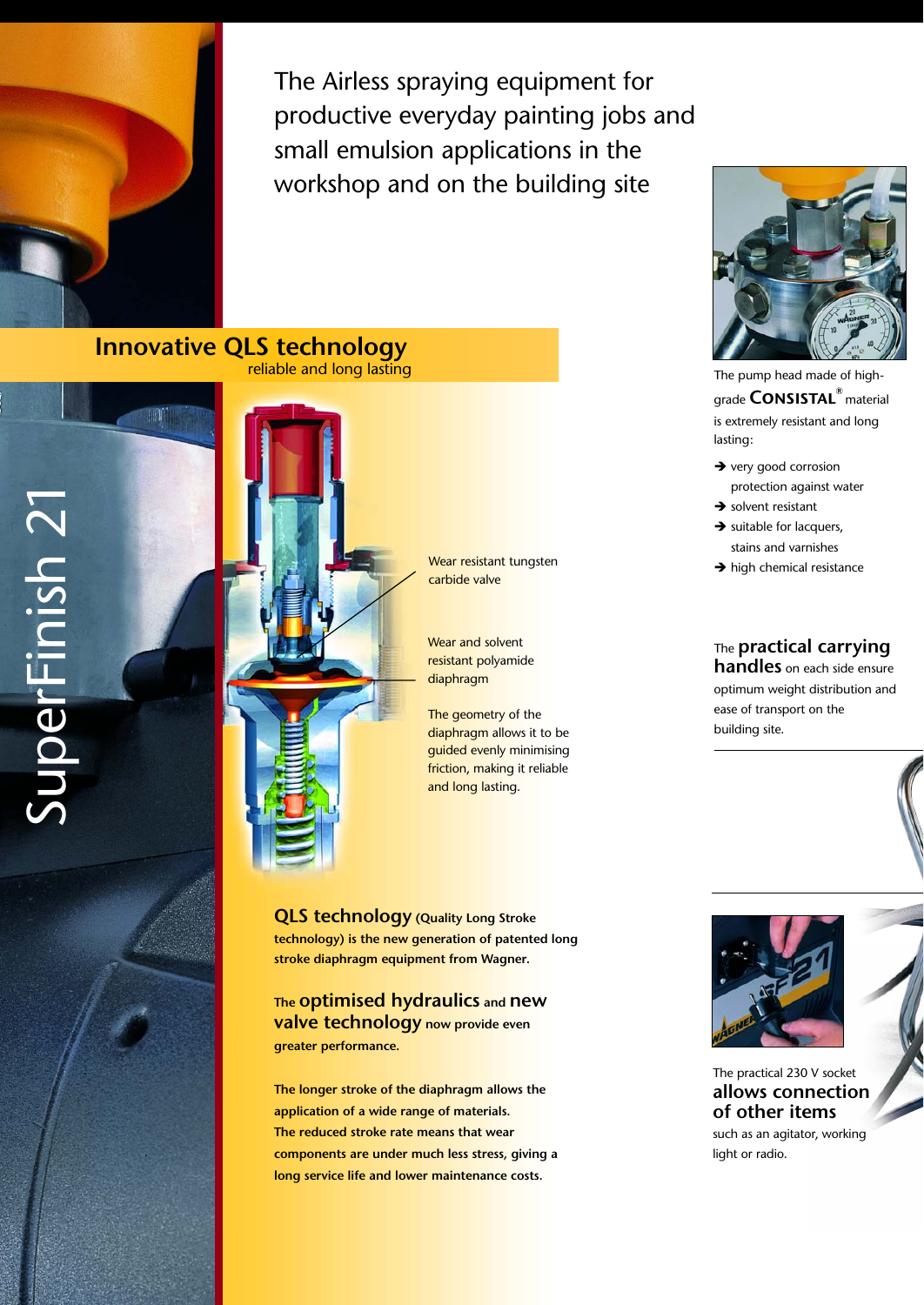## **User friendly** for high quality results

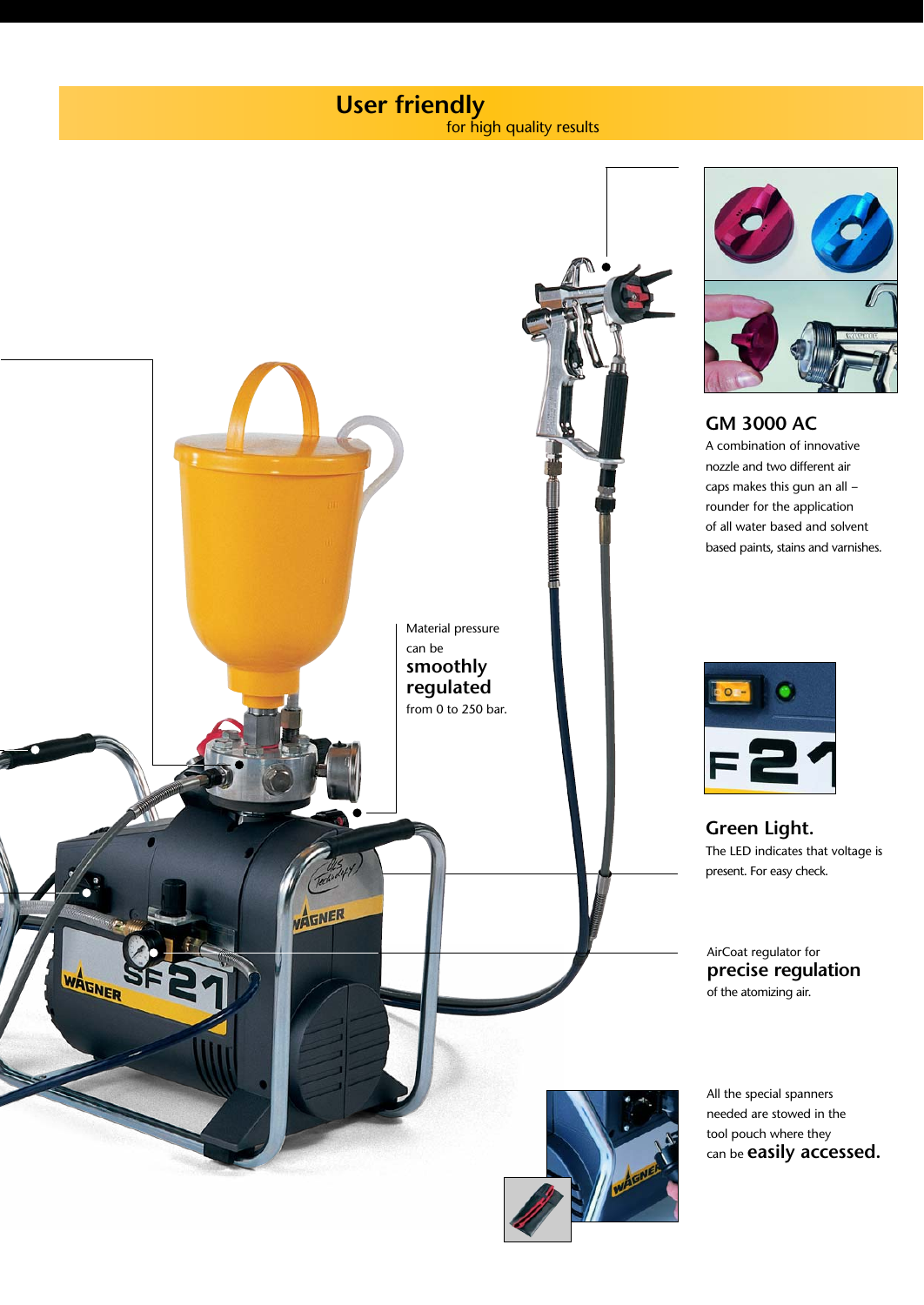



The forward looking SuperFinish 21 Airless unit from Wagner sets the standards for everyday painting jobs and small emulsion applications.

The innovative QLS technology means pulsation-free working and provides the finest atomisation giving a first class surface finish. The handy SuperFinish 21 is the ideal equipment for all everyday painting jobs and Airless-applications of emulsions up to nozzle size 21 thou.